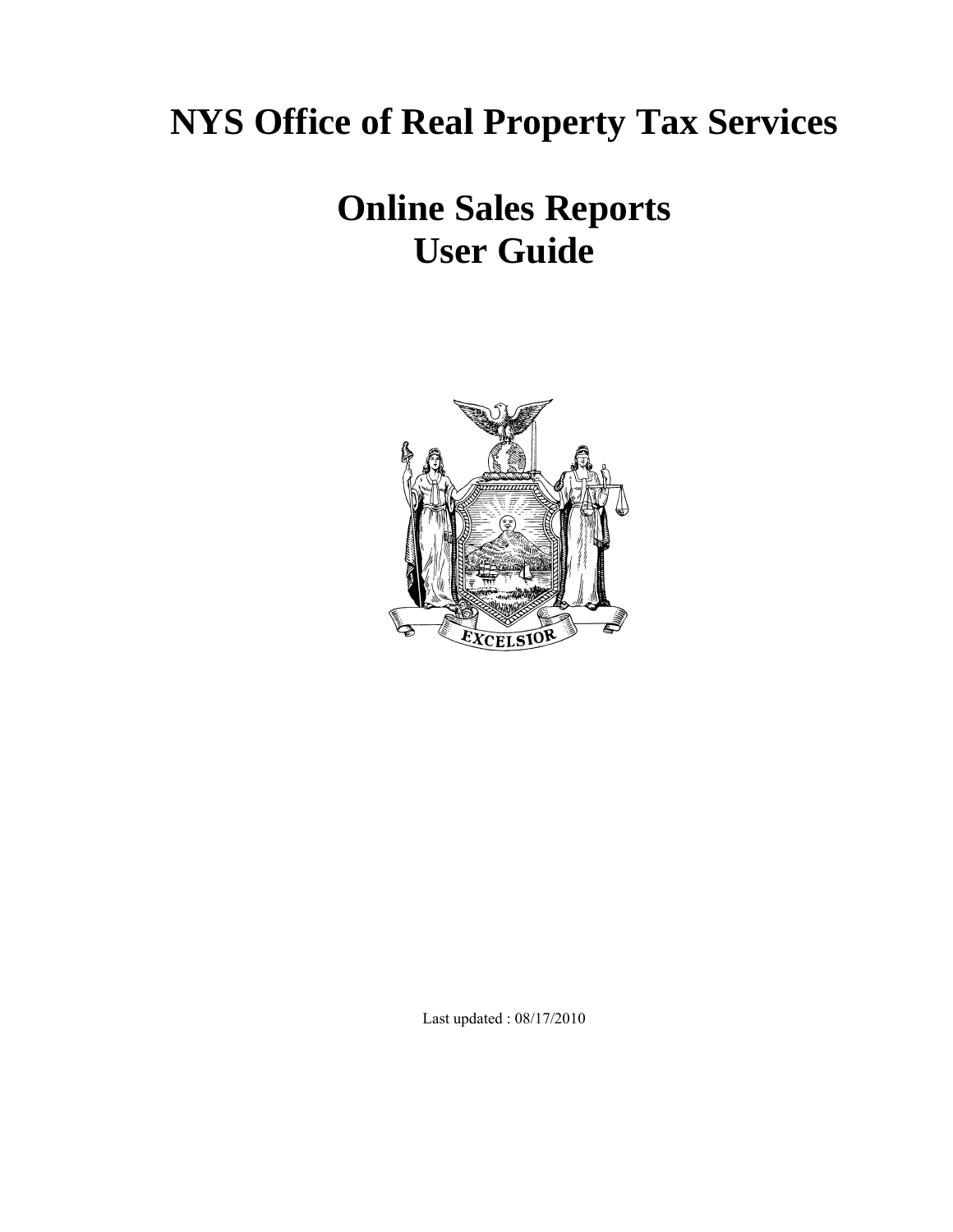# **Online Sales Report User Guide**

The Online Sales Report application is designed for the assessment community and ORPTS staff to produce the Online Sales Report. This report is similar to and serves as a replacement for the Quarterly Sales Report which had been previously mailed or delivered by the CRM, on a quarterly basis, to all municipalities throughout the state. The Online Sales Report application will provide assessors and their staff the ability to produce/access the reports at their convenience in order to verify the RP-5217 data and confirm the data they provided to ORPTS via RPS035 transmittals or paper corrections is reflected accurately. Reports can be generated based on the user's needs and include the Arms Length Sales Reports, Potential Contradictions Reports, and Excluded Sales Reports. The time frame to be queried is adjustable, so the user can tailor their report(s) to encompass any range of dates they desire.

This guide is designed to give the user a brief overview of the application. Additionally, there are help screens within the application to further guide the user. If more assistance is needed, the user may call the Solutions Center at 518-591-5233.

### *Getting Started*

By using their Secure Assessment Community Account, users can access the Online Sales Reports application.The application will ask you to agree to a disclaimer statement. After reading, click on "Yes I do accept". You will then be brought to the main online sales report page.

### *Setting up the Reports*

This page, also referred to as the home page, is where the criteria for the report are selected. The user can select a report from the following options:

• Arm's Length City / Town Potential Contradictions

• Arm's Length Village Excluded Sales

 Once a report type is selected, a SWIS must also be selected. Users will have limited access to SWIS codes only in their realm of jurisdiction. For the Arm's Length Village option, only villages that are assessing units will appear.

Finally, choose a date range to run the report on. Dates must be entered in mm/dd/yyyy format, and the range cannot exceed 1 year.

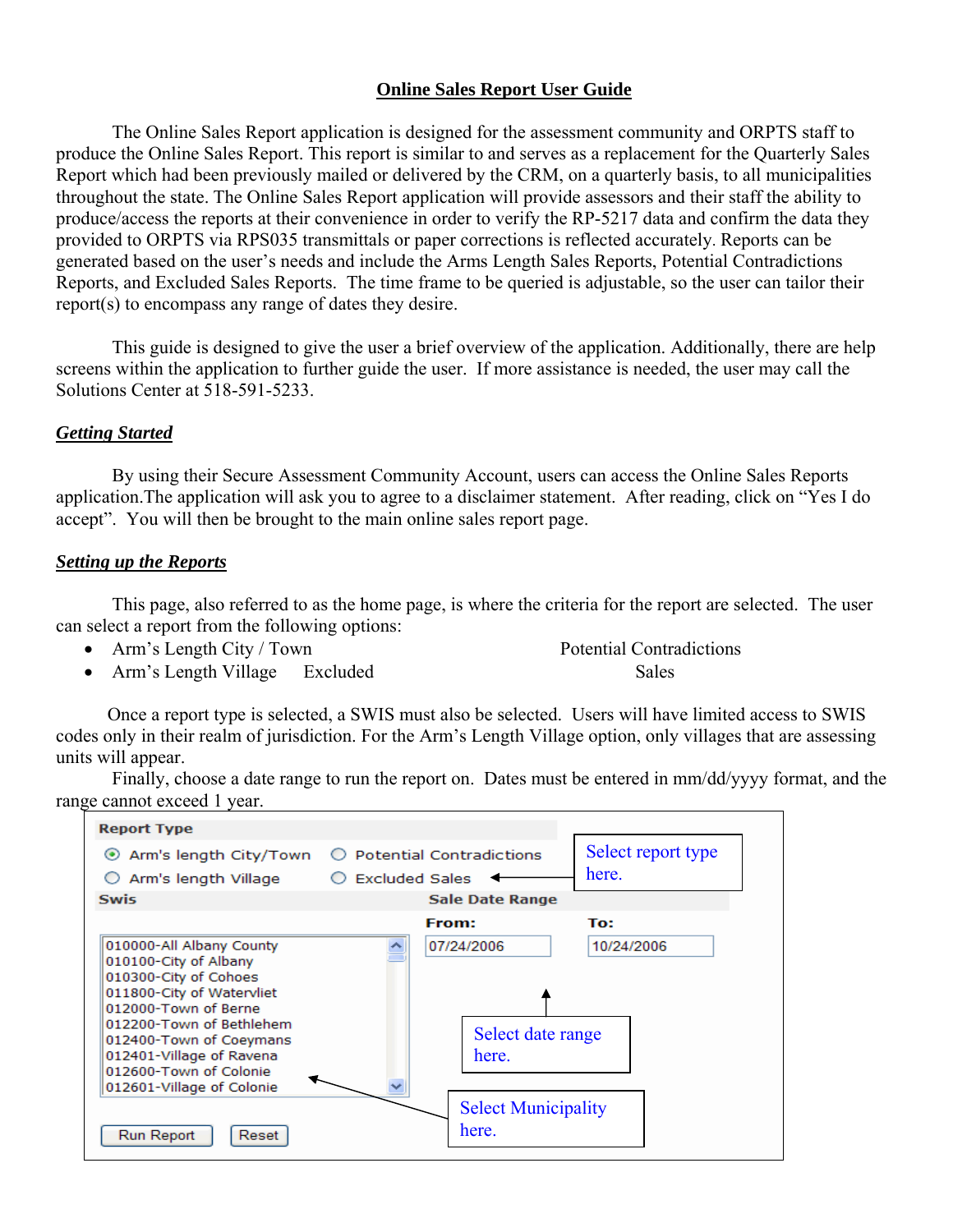# *Running the Arm's Length Sales Report for City/Town or Village*

The Arm's Length Sales report will list all reported arm's length sales for a given municipality in a given time period. Information presented can be sorted by various parameters. Sorting is discussed later in this guide.

To run the Arm's Length Sales report, first select either Arm's Length City/Town or Arm's Length Village from the Report Type menu. Next, select the municipality you wish to query. Finally, choose the date range, and then click on the "Run Report" button. A Report will be produced that will look like the following example, in which an Arm's Length Sales report was run on the Town of Colonie for the time frame of 7/24/2006 to 10/24/2006.

|                                                  |                                                                                          | <b>Home</b>                                 | <b>Online Sales Reports</b><br><b>ORPS Internet</b><br><b>Previous Page</b>                                                                                                                | <b>Help</b>                                                            |                        |               |
|--------------------------------------------------|------------------------------------------------------------------------------------------|---------------------------------------------|--------------------------------------------------------------------------------------------------------------------------------------------------------------------------------------------|------------------------------------------------------------------------|------------------------|---------------|
| <b>COUNTY</b><br><b>TOWN OF</b><br>Advanced Sort | : Albany<br>: Colonie<br><b>VILLAGE OF: Colonie</b><br><b>SWIS CODE: 012601</b><br>Print |                                             | NYS OFFICE OF REAL PROPERTY SERVICES<br><b>LIST OF ARM'S LENGTH SALES</b><br><b>GROUPED BY SWIS CODE</b><br>Sorted by: Swis Code<br>Click on the underlined column headings for quick sort | Sale Date From: 07/24/2006<br>To: 10/24/2006                           |                        |               |
| Parcel ID                                        | <b>Book/Page Property Location</b><br><b>Nbr Parcels</b>                                 | <b>Buyer Name</b><br><b>Seller Name</b>     | Multiple Swis/Condo<br><b>Sale Date</b><br>Recorded<br>Sale Upd/Roll Match                                                                                                                 | Sig. Change/New Const. Assessed Value Property Use<br>COD / RAR Usable | <b>Sale Price</b>      | AV / SP Ratio |
| 30.13-1-11                                       | 2861 / 941<br>575 Sand Creek Rd                                                          | Shaker Run, Llc<br>Williams, Arthur         | 09/27/2006<br>10/12/2006 RPS Updated                                                                                                                                                       | COD / RAR                                                              | \$89,000<br>\$120,000  | 210<br>74.17  |
| 29.20-2-89                                       | 2853 / 153 6 Hartwood St                                                                 | Mc Intosh, Virginia C<br>Castagna, Steven R | 07/31/2006<br>08/02/2006 RPS Updated                                                                                                                                                       | COD / RAR                                                              | \$111,600<br>\$259,000 | 210<br>43.09  |
| 29.20-2-68                                       | 2853 / 1027 4 Debbie Court                                                               | Lee, Elisa<br>Webber, James                 | 07/28/2006<br>08/09/2006 RPS Updated                                                                                                                                                       | COD / RAR                                                              | \$106,200<br>\$236,000 | 210<br>45.00  |

If there is no data available for the criteria selected, the user will get this message:

| <b>Online Sales Reports</b><br>Home   ORPS Internet   Previous Page   Help                                                                 |
|--------------------------------------------------------------------------------------------------------------------------------------------|
| We're sorry, but your search parameters did not return any records.<br>Please return to the previous page and enter new search parameters. |
| New Search<br>Arm's length City/Town                                                                                                       |
| Ouestions/Comments Sales Reports Application   All Contents Copyright © NYSORPS 2007                                                       |
|                                                                                                                                            |
| <b>Privacy and Security   ORPS Home   Top</b>                                                                                              |

From this point, if you want to try new parameters for the Arm's Length Sales report, click on the corresponding button. If you want to try a different report, click on the "New Search" button.

\* *If running more than one Arm's Length report for villages*: After running the first report and returning to the main screen, it will be necessary to click on the reset button at the bottom of the screen to repopulate the village list. Then click on Arm's Length Village, and continue as before.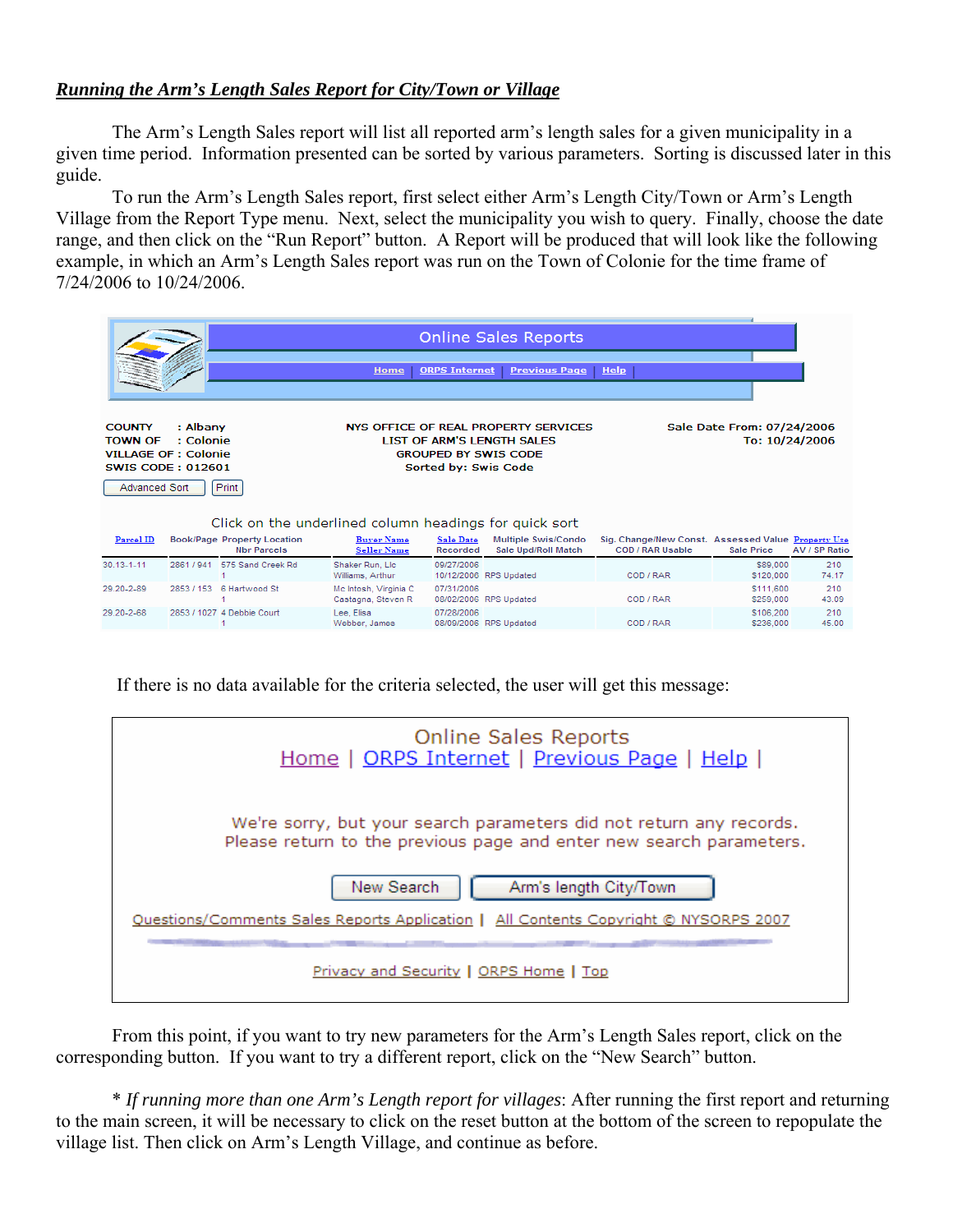# *Running the Potential Contradictions Report*

The Potential Contradictions report will give the user a list of sales where a computer search found:

- Assessed value equals sale price.
- The transfer of property is potentially between relatives, based on similar entries in the buyer and seller name fields.

These sales are still classified as Arm's length sales, and will be used for RAR and COD purposes, unless the assessor files a correction with ORPTS.

To run the Potential Contradictions report, select Potential Contradictions from the Report Type menu. Next, select the municipality you wish to query. Finally, choose the date range, and then click on the "Run Report" button. A report will be produced that will look like the following example, in which a Potential contradictions report was run on the Town of Dewitt for the time frame of 7/24/2006 to 10/24/2006.

|                                                                      |                                      |                | <b>Home</b>                                                                 | <b>ORPS Internet</b> | <b>Online Sales Reports</b><br><b>Previous Page</b><br><b>Help</b>                   |                                              |
|----------------------------------------------------------------------|--------------------------------------|----------------|-----------------------------------------------------------------------------|----------------------|--------------------------------------------------------------------------------------|----------------------------------------------|
| <b>COUNTY</b><br><b>TOWN OF</b><br><b>SWIS CODE: 312689</b><br>Print | : Onondaga<br>: Dewitt<br>: TOV      |                | NYS OFFICE OF REAL PROPERTY SERVICES<br>SALES WITH POTENTIAL CONTRADICTIONS |                      |                                                                                      | Sale Date From: 07/24/2006<br>To: 10/24/2006 |
| Sale Date<br>Recorded                                                | Book/Page                            | Parcel ID      | <b>Assessment</b><br><b>Sale Price</b>                                      | <b>MV Ratio</b>      | <b>Buyer Name</b><br><b>Seller Name</b>                                              | <b>Potential Reason for exclusion</b>        |
| 07/28/2006<br>07/28/2006                                             | 4951 / 108                           | 055.-08-17.1   | \$245,000<br>\$245,000                                                      | 100.00               | Salvana, Michael<br>Baum, Jean                                                       | Assessment = Sale Price                      |
| 08/07/2006<br>08/08/2006                                             | 4953 / 113                           | $019.-03-01.1$ | \$63,500<br>\$63,500                                                        | 100.00               | Carnrite, Garv<br>Mengel, Iriving I                                                  | Assessment = Sale Price                      |
| 10/24/2006<br>11/08/2006                                             | 4966 / 716                           | 055.-05-05.0   | \$385,000<br>\$385,000                                                      | 100.00               | Koenck, Michael P<br>Deluca, Stephen J                                               | Assessment = Sale Price                      |
|                                                                      | Total number of sales for swis $=$ 3 |                |                                                                             |                      |                                                                                      |                                              |
|                                                                      | Total number of sales for muni: 3    |                |                                                                             |                      |                                                                                      |                                              |
|                                                                      |                                      |                |                                                                             |                      | Questions/Comments Sales Reports Application   All Contents Copyright © NYSORPS 2007 |                                              |

If there is no data available for the criteria selected, the user will get this message:

| Online Sales Reports<br>Home   ORPS Internet   Previous Page   Help                                                                        |
|--------------------------------------------------------------------------------------------------------------------------------------------|
| We're sorry, but your search parameters did not return any records.<br>Please return to the previous page and enter new search parameters. |
| New Search<br><b>Potential Contradictions</b>                                                                                              |
| Ouestions/Comments Sales Reports Application   All Contents Copyright © NYSORPS 2007                                                       |
|                                                                                                                                            |
| Privacy and Security   ORPS Home   Top                                                                                                     |

From this point, if you want to try new parameters for the Potential Contradictions report, click on the corresponding button. If you want to try a different report, click on the "New Search" button.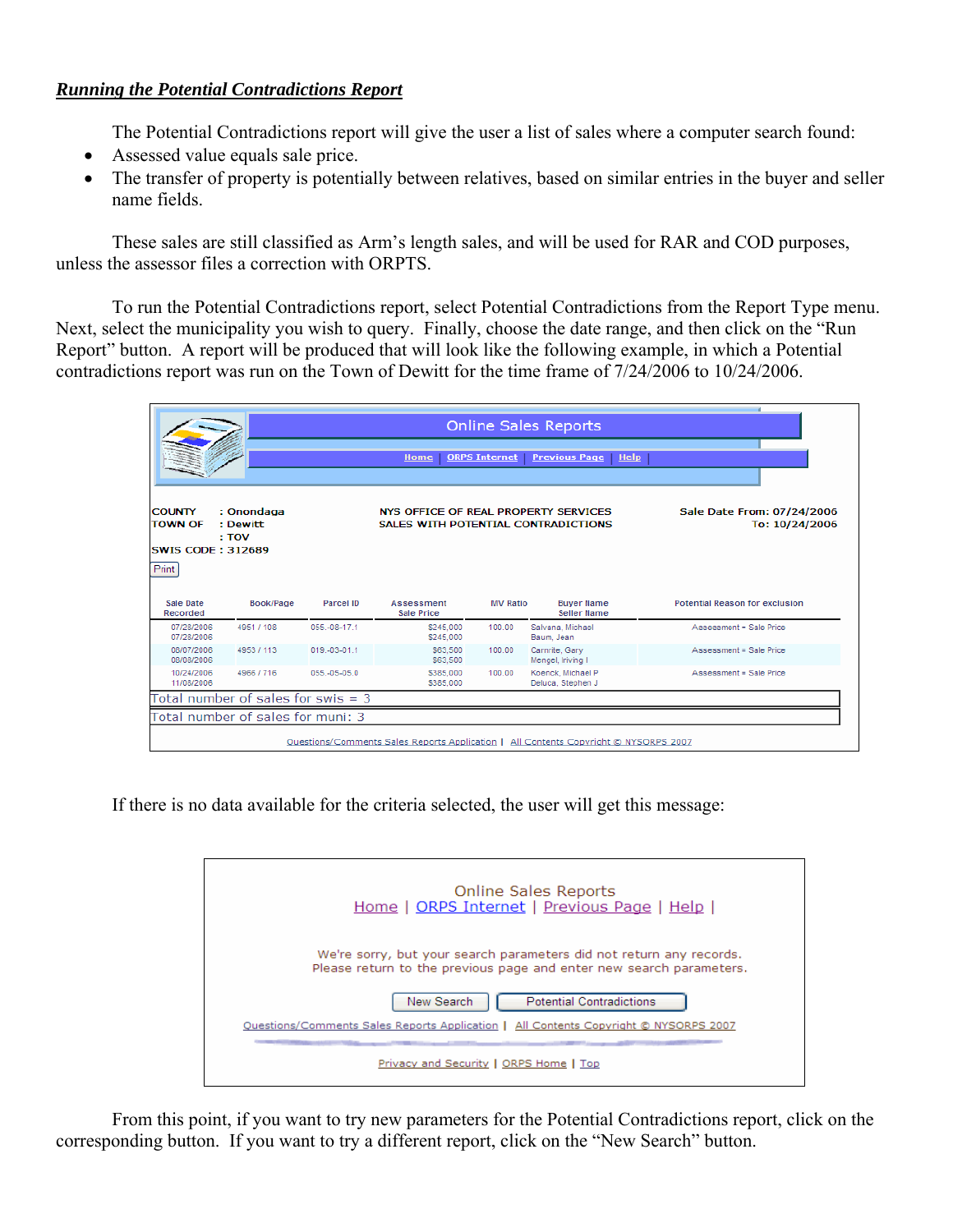### *Running the Excluded Sales Report*

The Excluded Sales report will return a list of sales that have been flagged on the sales database to be non arm's length, and will not be used for RAR and COD purposes. Corrections are not necessary unless you disagree with the exclusions.

To run the Excluded Sales report, select Excluded Sales from the Report Type menu. Next, select the municipality you wish to query. Finally, choose the date range, and then click on the "Run Report" button. A report will be produced that will look like the following example, in which an Excluded Sales report was run on the City of Albany for the time frame of 7/24/2006 to 10/24/2006.

|                                                                                      | <b>Online Sales Reports</b><br><b>ORPS Internet</b><br><b>Previous Page</b><br><b>Help</b><br>Home                                                                                                           |                  |                                 |                 |                                                |                             |
|--------------------------------------------------------------------------------------|--------------------------------------------------------------------------------------------------------------------------------------------------------------------------------------------------------------|------------------|---------------------------------|-----------------|------------------------------------------------|-----------------------------|
| <b>COUNTY</b><br><b>CITY</b><br><b>SWIS CODE</b>                                     | : Albany<br>NYS OFFICE OF REAL PROPERTY SERVICES<br>Sale Date From: 07/24/2006<br>: Albany<br><b>SALES EXCLUDED FROM AGENCY USE</b><br>To: 10/24/2006<br>BASED ON ENTRIES IN BUYER OR SELLER NAME<br>:010100 |                  |                                 |                 |                                                |                             |
| Print                                                                                |                                                                                                                                                                                                              |                  |                                 |                 |                                                |                             |
| Sale Date<br>Recorded                                                                | Book/Page                                                                                                                                                                                                    | <b>Parcel ID</b> | Assessment<br><b>Sale Price</b> | <b>MV Ratio</b> | <b>Buyer Name</b><br><b>Seller Name</b>        | <b>Reason for exclusion</b> |
| 07/25/2006<br>07/31/2006                                                             | 2852 / 935                                                                                                                                                                                                   | 75.23-2-21       | \$116,600<br>\$184,900          | 63.06           | Taylor, Matthew A/Eme<br>Est Horwedel, Dolores | <b>Estate Sale</b>          |
| Total number of sales for swis $= 1$                                                 |                                                                                                                                                                                                              |                  |                                 |                 |                                                |                             |
| Total number of sales for muni: 1                                                    |                                                                                                                                                                                                              |                  |                                 |                 |                                                |                             |
| Questions/Comments Sales Reports Application   All Contents Copyright © NYSORPS 2007 |                                                                                                                                                                                                              |                  |                                 |                 |                                                |                             |
| Privacy and Security   ORPS Home   Top                                               |                                                                                                                                                                                                              |                  |                                 |                 |                                                |                             |

If there is no data available for the criteria selected, the user will get this message:

| <b>Online Sales Reports</b><br>Home   ORPS Internet   Previous Page   Help                                                                 |
|--------------------------------------------------------------------------------------------------------------------------------------------|
| We're sorry, but your search parameters did not return any records.<br>Please return to the previous page and enter new search parameters. |
| New Search<br><b>Excluded Sales</b>                                                                                                        |
| Ouestions/Comments Sales Reports Application   All Contents Copyright © NYSORPS 2007                                                       |
| Privacy and Security   ORPS Home   Top                                                                                                     |

From this point, if you want to try new parameters for the Excluded Sales report, click on the corresponding button. If you want to try a different report, click on the "New Search" button.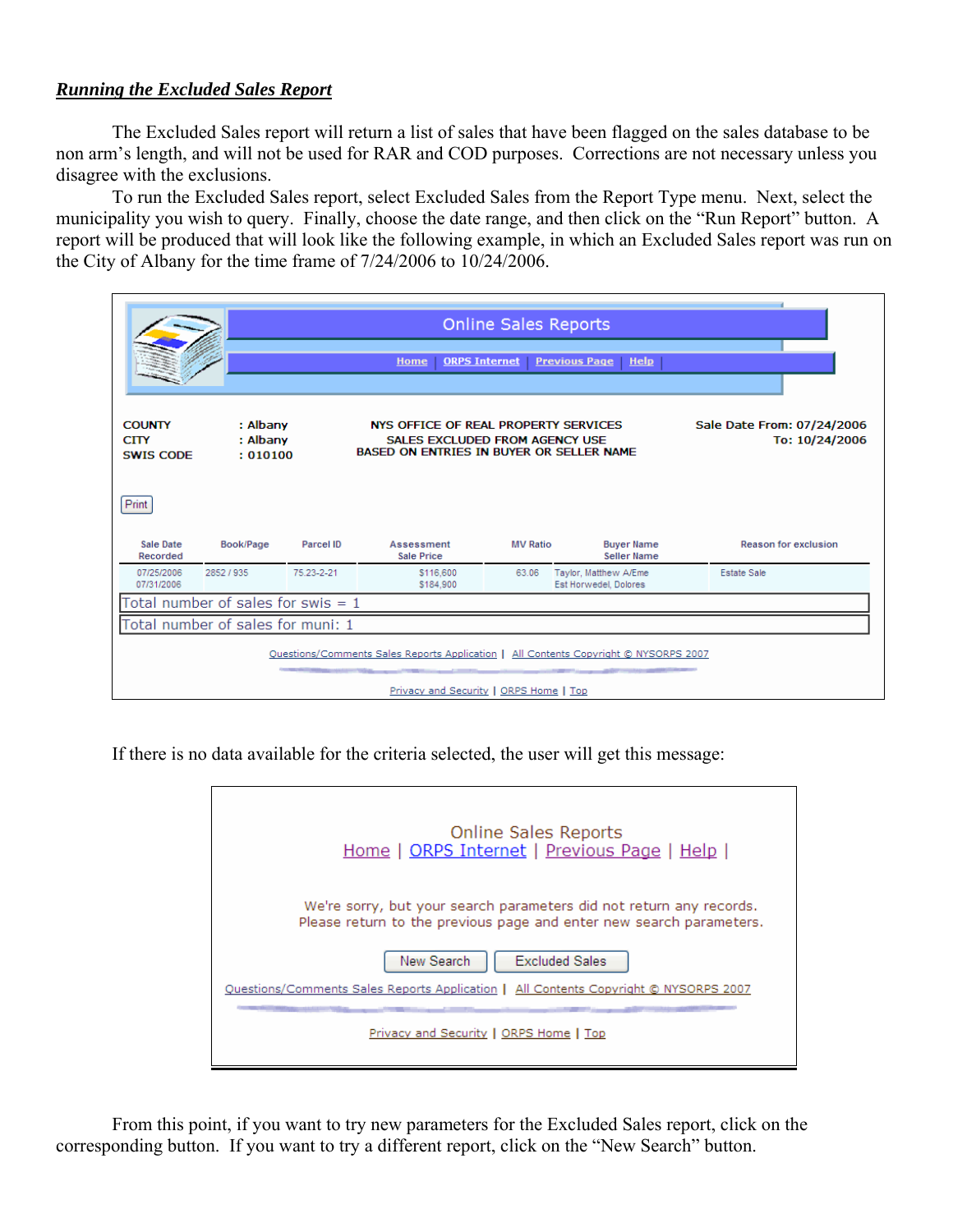#### *Sorting*

Sorting options are available only on the Arm's Length Sales for City/Town and Village reports. The Potential Contradictions reports and the Excluded Sales report do not have any sorting options. To use the sorting option, click on the "Advanced Sort" button which is in the upper left corner of the report screen.



|                                       | Online Sales Reports                                                                 |
|---------------------------------------|--------------------------------------------------------------------------------------|
|                                       | Home   ORPS Internet   Previous Page   Help                                          |
|                                       |                                                                                      |
| Select a PRIMARY Sort Field:<br>none  | ⊙ Ascending<br>$\ddotmark$                                                           |
|                                       | ◯ Descending                                                                         |
| Select a SECONDARY Sort Field: none   | ⊙ Ascending<br>$\checkmark$                                                          |
|                                       | $\bigcirc$ Descending                                                                |
| Select a TERTIARY Sort Field:<br>none | ⊙ Ascending<br>$\ddotmark$                                                           |
|                                       | $\bigcirc$ Descending                                                                |
| Back<br>Sort                          |                                                                                      |
|                                       | Questions/Comments Sales Reports Application   All Contents Copyright © NYSORPS 2007 |
|                                       | Privacy and Security   ORPS Home   Top                                               |

From this screen you can choose up to three sort fields to organize your report. When finished selecting the sort criteria, click on the "Sort" button to return to the report with your sort criteria enacted.

For a quick sort, you can use the highlighted headings on the report screen. These include: Parcel ID, Buyer Name / Seller Name, Sale Date, and Property Use. Simply click on the heading you wish to sort by and the report will automatically sort by that heading. Only one of these sorting mechanisms can be used at a time.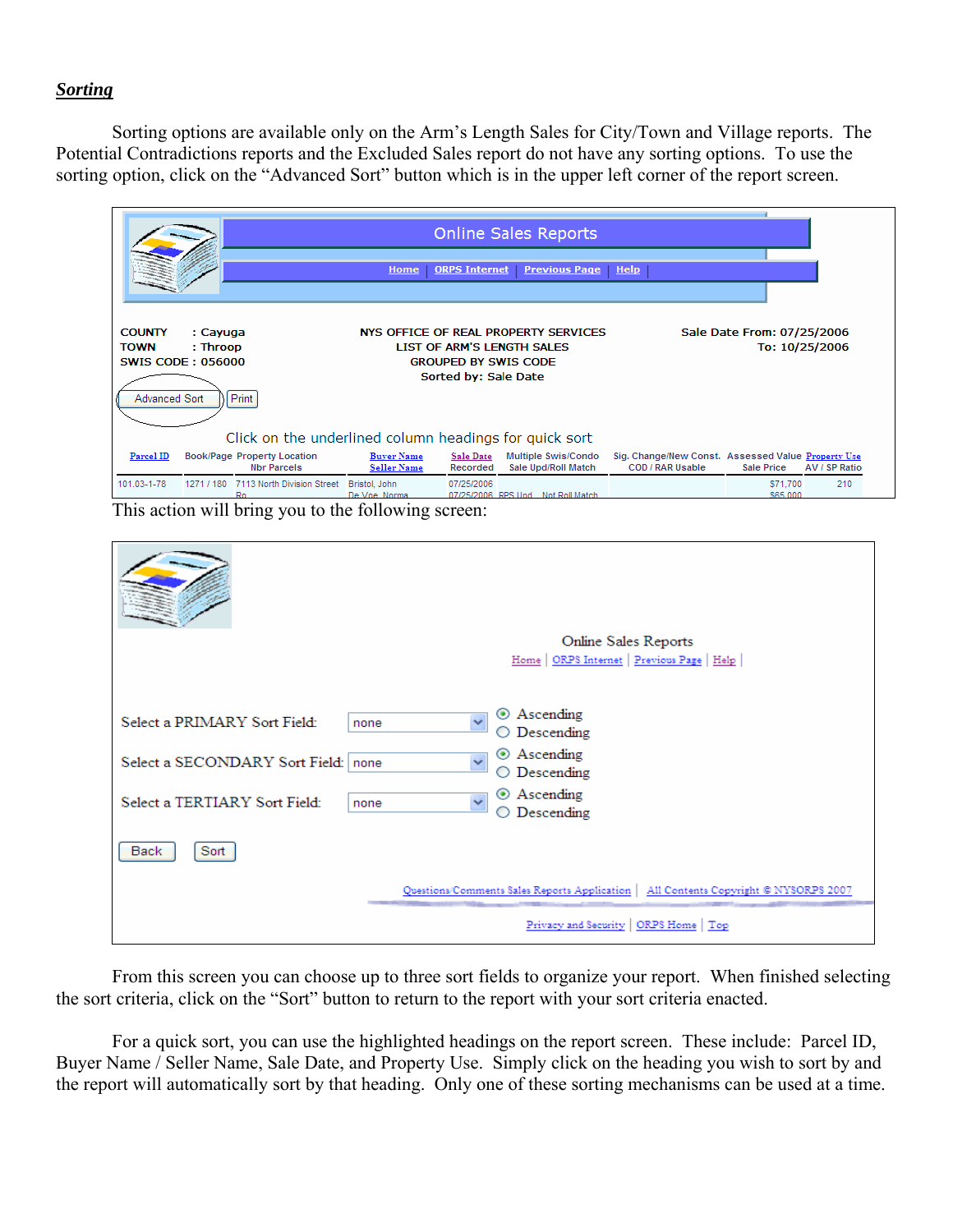For example, if you choose Parcel ID, and then choose Buyer Name, the entries will only be sorted by the last heading you chose, in this example Buyer Name.

|                                                                           |                     |                                                          | <b>Home</b>                                                                                       | <b>ORPS Internet</b>         | <b>Online Sales Reports</b><br><b>Previous Page</b>                                                                                    | <b>Help</b>                                                                     |                                              |                      |
|---------------------------------------------------------------------------|---------------------|----------------------------------------------------------|---------------------------------------------------------------------------------------------------|------------------------------|----------------------------------------------------------------------------------------------------------------------------------------|---------------------------------------------------------------------------------|----------------------------------------------|----------------------|
| <b>COUNTY</b><br><b>TOWN</b><br><b>SWIS CODE: 012000</b><br>Advanced Sort | : Albany<br>: Berne | Print                                                    |                                                                                                   |                              | NYS OFFICE OF REAL PROPERTY SERVICES<br><b>LIST OF ARM'S LENGTH SALES</b><br><b>GROUPED BY SWIS CODE</b><br>Sorted by: Buyer Last Name |                                                                                 | Sale Date From: 07/24/2006<br>To: 10/24/2006 |                      |
| Parcel ID                                                                 |                     | <b>Book/Page Property Location</b><br><b>Nbr Parcels</b> | Click on the underlined column headings for quick sort<br><b>Buyer Name</b><br><b>Seller Name</b> | <b>Sale Date</b><br>Recorded | Multiple Swis/Condo<br>Sale Upd/Roll Match                                                                                             | Sig. Change/New Const. Assessed Value (Property Use)<br><b>COD / RAR Usable</b> | <b>Sale Price</b>                            | <b>AV / SP Ratio</b> |
| 80.14-2-6                                                                 |                     | 2855 / 441 45 Mill Dam Road                              | Bauer, Michael<br>Correl, John G                                                                  | 08/21/2006                   | 08/22/2006 RPS Updated                                                                                                                 | COD / RAR                                                                       | \$68,700<br>\$102,000                        | 210<br>67.35         |
| 103.10-1-3                                                                | 2853 / 17           | 783 Woodstock Rd                                         | Brooks, John D<br>Forte, Louis C                                                                  | 07/28/2006                   | 08/02/2006 RPS Updated                                                                                                                 | COD                                                                             | \$15,200<br>\$15,200                         | 582<br>100.00        |
| 80.18-1-28                                                                | 2860 / 724          | Thacher Park Rd                                          | Buckman, Lewis<br>Wagner Estate, Irma                                                             | 09/25/2006                   | 10/05/2006 RPS Updated                                                                                                                 |                                                                                 | \$5,000<br>\$2,000                           | 314                  |
| 100.-1-9.500                                                              |                     | 2858 / 1006 Highpointy Road                              | Carpenter, Albert L<br>Schram, Roger                                                              | 08/26/2006                   | 09/21/2006 RPS Updated                                                                                                                 | COD                                                                             | \$12,000<br>\$14,000                         | 314<br>85.71         |
| 103.10-4-15                                                               |                     | 2854 / 1007 783 Woodstock Rd                             | Christie, George Thom<br>Edwards, Bruce                                                           | 08/08/2006                   | 08/17/2006 RPS Updated                                                                                                                 | COD                                                                             | \$15,200<br>\$12,000                         | 582<br>126.67        |

#### *Printing Reports*

From the report screen, simply click on the "Print" button. The application will prompt you to set up your printer on the "landscape" orientation. The reports will not print correctly if this is not done.

We anticipate that these reports will give the user quick and easy access to sales information for their municipality. Please remember that it is not acceptable to print these reports for the sake of making written corrections on them and sending them back in to ORPTS. Any sales corrections must be submitted via RPS or by using the RP-5217ACR, Sale Correction Form. This form is available online at:

http://www.[tax.ny.gov/pdf/current\\_forms](http://www.tax.ny.gov/pdf/current_forms/orpts/rp5217ac_fill_in.pdf)/orpts/rp5217ac\_fill\_in.pdf - City/Town Assessor Correction Form

http://www.[tax.ny.gov/pdf/current\\_forms/orpts/](http://www.tax.ny.gov/pdf/current_forms/orpts/rp5217ad_fill_in.pdf)rp5217ad\_fill\_in.pdf - County Director Correction Form

http://www.[tax.ny.gov/pdf/current\\_forms/orpts/](http://www.tax.ny.gov/pdf/current_forms/orpts/rp5217av_fill_in.pdf)rp5217av\_fill\_in.pdf - Village Assessor Correction Form